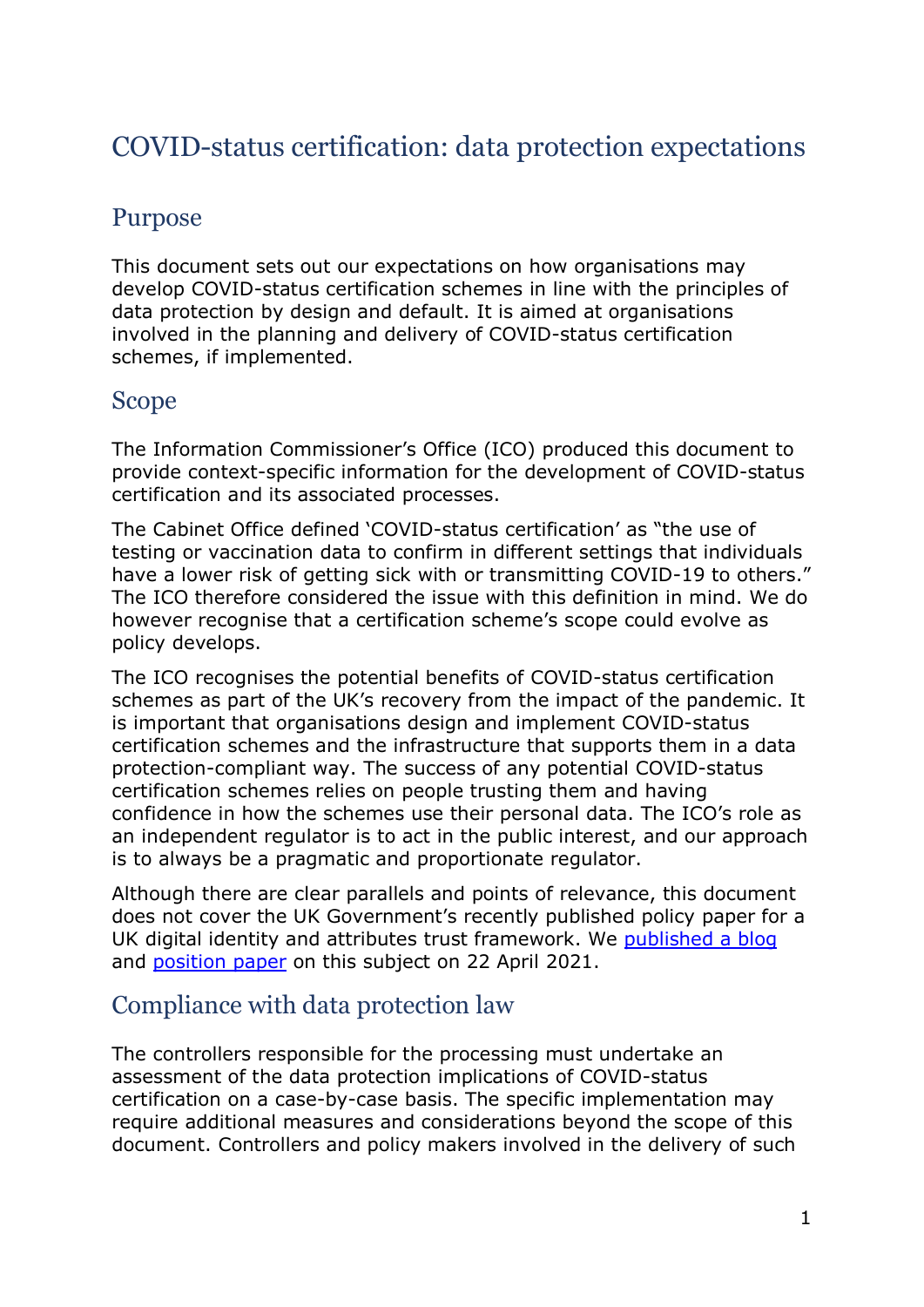schemes should refer to any relevant official guidance and monitor updates.

The ICO considers that COVID-status certification would require a data [protection impact assessment \(DPIA\)](https://ico.org.uk/for-organisations/guide-to-data-protection/guide-to-the-general-data-protection-regulation-gdpr/accountability-and-governance/data-protection-impact-assessments/) prior to implementation, given that the processing is likely to result in a high risk to the rights and freedoms of the public. It is also likely that the processing would require large-scale processing of special category data (in this case, health data), which always requires a DPIA. Organisations should keep any such DPIA under review, particularly if there is a change in scope or context that affects the risks of the processing.

The principles and expectations below do not replace a DPIA. However, organisations can use them to support a DPIA's completion.

# Principles

The following principles should guide the development of COVID-status certification schemes. They link to the core principles and provisions of data protection law and should support decision-making. The controller should consider how to apply these principles throughout the lifecycle of the COVID-status certification scheme.

## **Ensure the certification scheme is lawful and fair**

Any certification scheme must have a [lawful basis](https://ico.org.uk/for-organisations/guide-to-data-protection/guide-to-the-general-data-protection-regulation-gdpr/lawful-basis-for-processing/) for processing personal data and meet a [condition for processing special category data](https://ico.org.uk/for-organisations/guide-to-data-protection/guide-to-the-general-data-protection-regulation-gdpr/special-category-data/what-are-the-conditions-for-processing/)<sup>[1](#page-1-0)</sup> under data protection law. If the processing is necessary and proportionate, it is likely that there will be an appropriate lawful basis for it.<sup>2</sup>

Fairness is an important part of data protection law. COVID-status certification schemes should be able to demonstrate that the processing of personal data:

- is necessary;
- is proportionate; and
- meets the public's reasonable expectations for the processing of their data.

Controllers should give consideration to any adverse impacts of the processing and the provision of any safeguards. It is important that the processing of personal data:

• is fair; and

<span id="page-1-0"></span> $1$  An example of an applicable condition for processing is likely the public health condition (Article 9(2)(i)). Explicit consent is unlikely to be appropriate for a COVID-status certification scheme.

<span id="page-1-1"></span> $2$  The applicable lawful bases are likely to be public task or legitimate interest, however the controllers involved need to make their own assessment of which basis is appropriate to their processing. Again, consent is unlikely to be appropriate.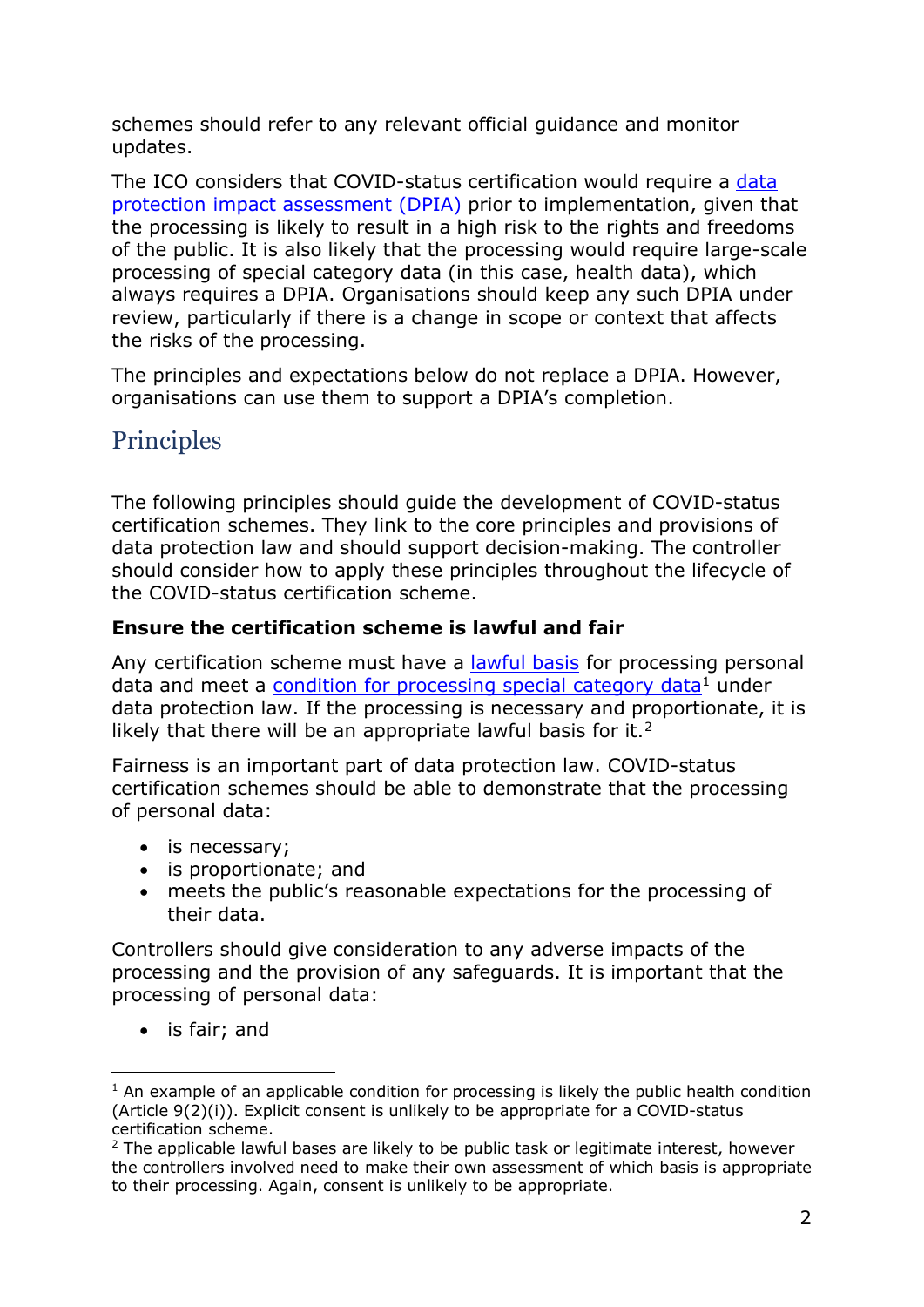- includes measures for people who don't have access to digital solutions; and
- does not lead to any discrimination against minority or marginalised groups.

Controllers should put safeguards in place to protect against a system that leads to unfair restrictions on accessing services or opportunities. Any COVID-status scheme should make appropriate provision for children and vulnerable people within the scheme.

It is important to note that data protection is not the only consideration in respect of lawfulness and fairness. Other factors, such as equality and human rights law, are relevant.

### **Set clear purposes for use and prevent scope creep**

The circumstances in which COVID-status certification can be used should be clearly defined. Certificates should be used for genuine reasons of public health and economic recovery.

Purpose limitation is a key principle of data protection law. It requires that personal data is processed for a specific, explicit and legitimate purpose and is not used in a manner that is incompatible with those purposes. Whilst it may not be possible at this point in time to identify all likely uses for COVID-status certification, it is important to remember that personal data should not be used in ways that the individual public would not reasonably expect.

Setting out clear, specific circumstances for the use of COVID-status certification schemes would help to ensure compliance. It would also bring benefits such as providing certainty for organisations and building public trust and confidence. This would then help guard against the actual or perceived risk of "scope creep".

An important safeguard to limit the use of COVID-status certification would be the provision of clear guidance to organisations and the public, which sets out the circumstances when organisations can use certification. Any COVID-status scheme should make the appropriate provisions for children and vulnerable people. This includes considering the necessity of certification in circumstances where children and vulnerable individuals would be in scope. Any scheme should include measures to identify and mitigate risks that may result from the processing, including possible unintended secondary uses. A sensible safeguard would be regular internal reviews or audits. These reviews should include assessing the scheme's continued necessity.

COVID-status certificates and associated digital solutions must not be used as a way to track, or otherwise monitor, the public's movements or the behaviours of individuals. For example, they must not be used to track where and when they used their certificate.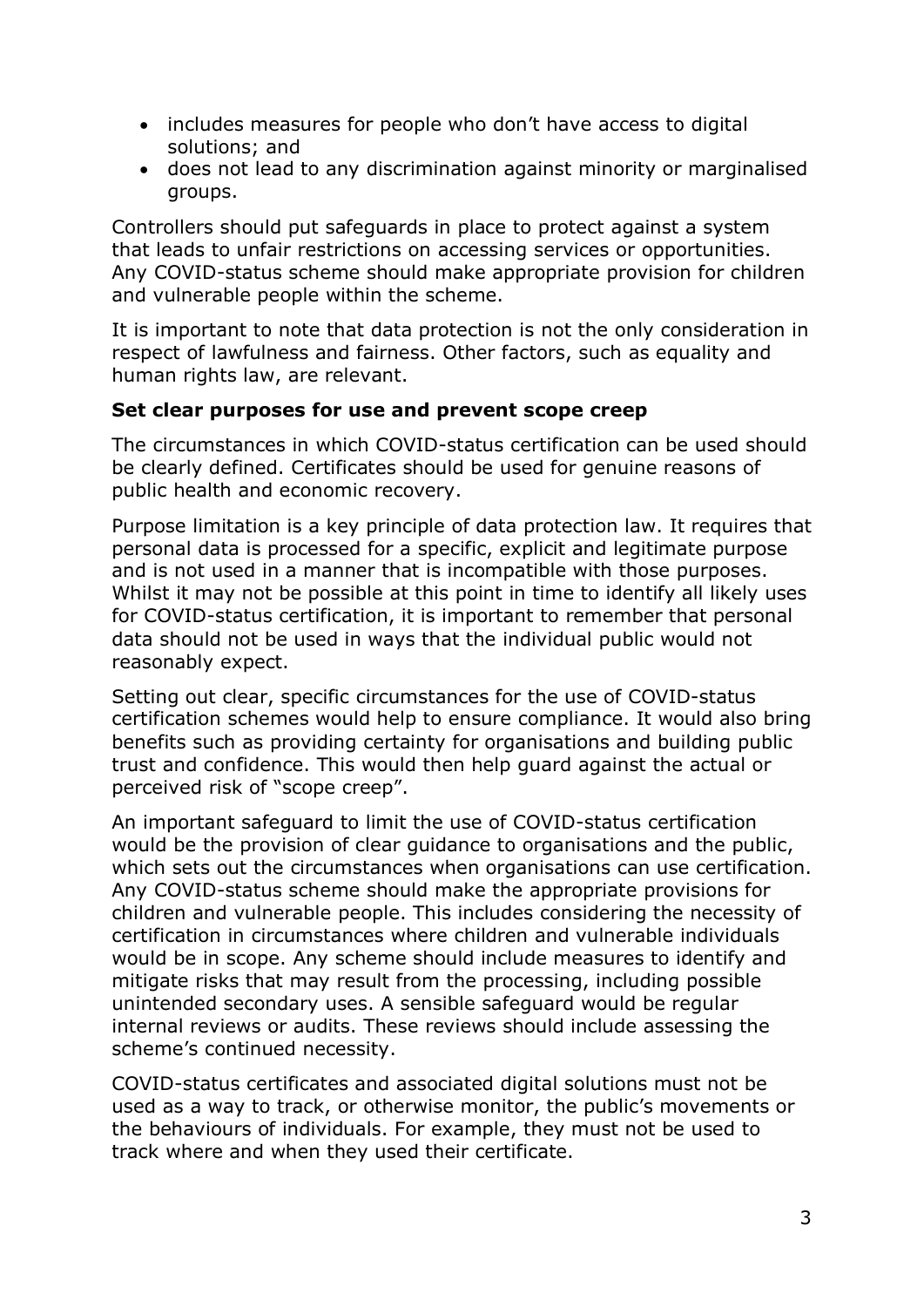## **Ensure high standards of accountability and governance**

Any organisation processing personal data within a COVID-status certificate scheme must do so compliantly. They must also be able to demonstrate that it is compliant with data protection law. Therefore, it is important to have high standards of [accountability and governance](https://ico.org.uk/for-organisations/guide-to-data-protection/guide-to-the-general-data-protection-regulation-gdpr/accountability-and-governance/) through the whole system, to ensure compliance with data protection principles. The scheme must have clear roles and responsibilities for the organisations within the scheme and it must take a 'data protection by design' approach.

## **Ensure the data is accurate and up to date**

For a COVID-status certification scheme to be effective, it must give the public an accurate reflection of their status at a given time. Any digital solution must therefore promptly update people's personal data, and the certificate issuer should implement measures to allow non-digital users to quickly update their status.

People should be able to easily understand what their current COVID status means and how it was determined. Similarly, they should know when their COVID-status certificate would be updated following any change in their status, for example a new test result or vaccination.

People should also be able to challenge or notify the certificate issuer where they believe their COVID status is not accurate. Data protection law provides the [right to rectify inaccurate personal data](https://ico.org.uk/for-organisations/guide-to-data-protection/guide-to-the-general-data-protection-regulation-gdpr/individual-rights/right-to-rectification/) and schemes should make clear how people can exercise this right.

## **Be transparent**

Openness and transparency are key to securing and maintaining public trust in a COVID-status certification scheme. People need to understand what is happening with their data and why. This means ensuring that they have a clear explanation of who is collecting and accessing their data at each stage of the scheme. It also means explaining the types of organisations their data may be shared with and how long their data may be kept for. Information about the use of their data, and how they can exercise their data protection rights, must be easily accessible and understandable, using clear and plain language.

### **Use the minimum amount of personal data necessary**

A COVID-status certification scheme should be limited to using only the data necessary to achieve its purpose. This should apply to both the source data required to create a certificate, and minimising the data displayed at the point of validation.

The data the scheme uses must be proportionate, relevant and not excessive. It must be clear why a COVID-status certification scheme needs that data.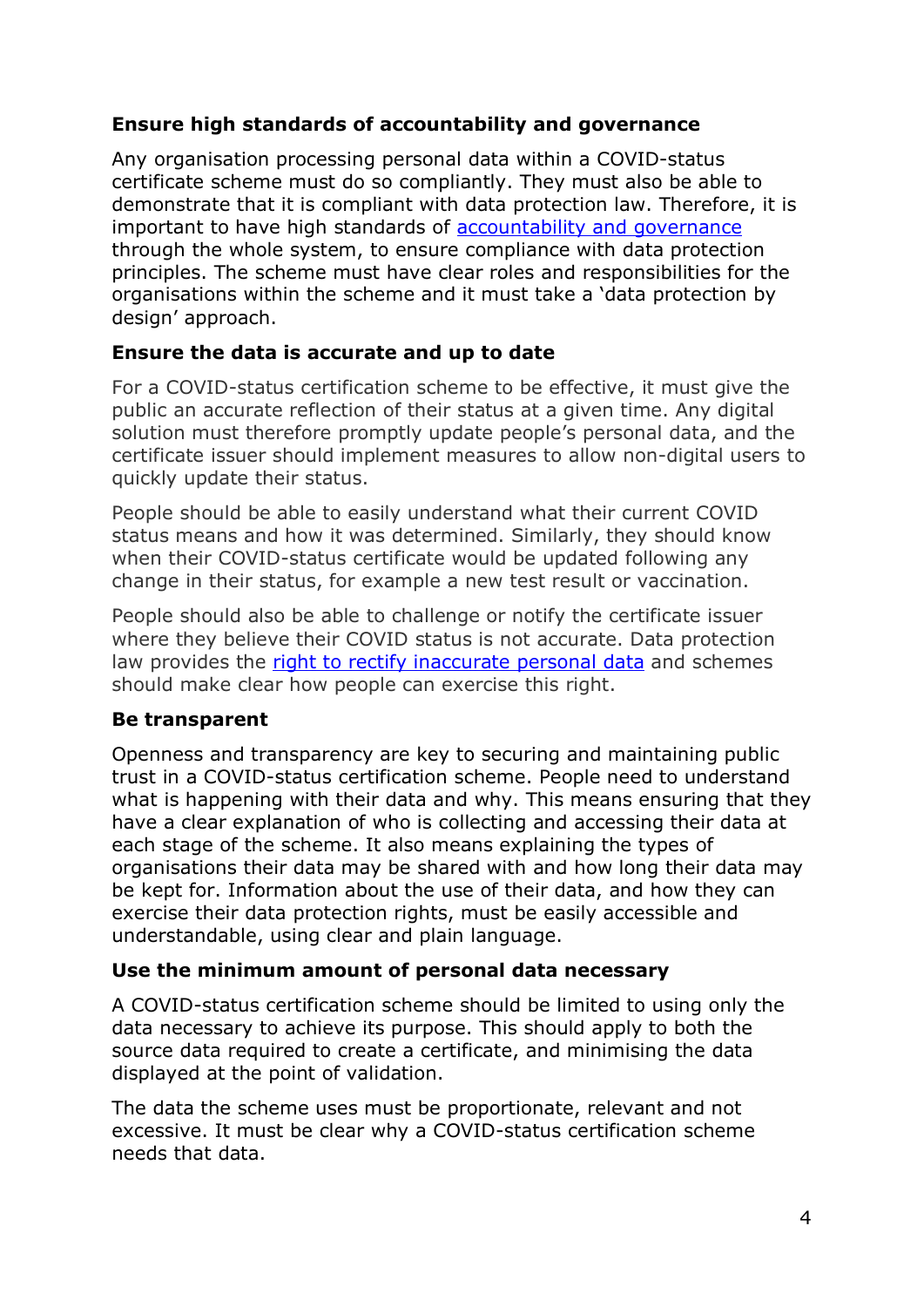Data minimisation is particularly important when status verification occurs. It should only show, verify and hold the minimum amount of personal data for the least possible time.

Organisations should consider whether their verification of a person's COVID-status would constitute processing personal data within scope of the UK GDPR. Where digital verification takes place, for example through scanning a QR code, this would be processing of personal data – even if the organisation did not keep a record.

However, if the only checks are visual and the organisation does not keep a record, for example a visual check of either a hard-copy document or one on a digital device, the ICO does not consider that this would be processing of personal data.

In the event the verifying organisation is processing personal data, they should document their responsibilities as a controller or processor and implement appropriate governance to safeguard the processing.

Organisations should build in reviews to check that the personal data being processed is still relevant. They should delete data that is no longer needed.

## **Securely process the data**

As part of a data protection by design approach, and to ensure strong effective security, organisations must build in appropriate technical and organisational measures to the digital infrastructure of a COVID-19 status certification scheme. The certificate issuer should consider safeguarding against the manipulation and falsification of certificates. They must have appropriate encryption in place and, where appropriate, they should use privacy-preserving technologies.

When designing a digital infrastructure, organisations should take into account good practice from other digital solutions developed to address COVID-19 (such as contact tracing apps), for example the ability to be transparent to users. Planning also needs to take into account security measures for the production and use of non-digital solutions.

Consideration should be given to how the public's rights and freedoms would be impacted if an infrastructure failure made production or verification of a certificate impossible. What would be the default position in the event of failure? What guidance would be given to venues about how to operate under those circumstances?

### **Keep data for the minimum amount of time**

Any data used for a COVID-status certification scheme should be stored for the minimum amount of time necessary. There should be clear justification of retention periods. This may be difficult to articulate, given the uncertain nature of the pandemic, however we would anticipate that a scheme is only likely to be necessary for a limited time. Review periods